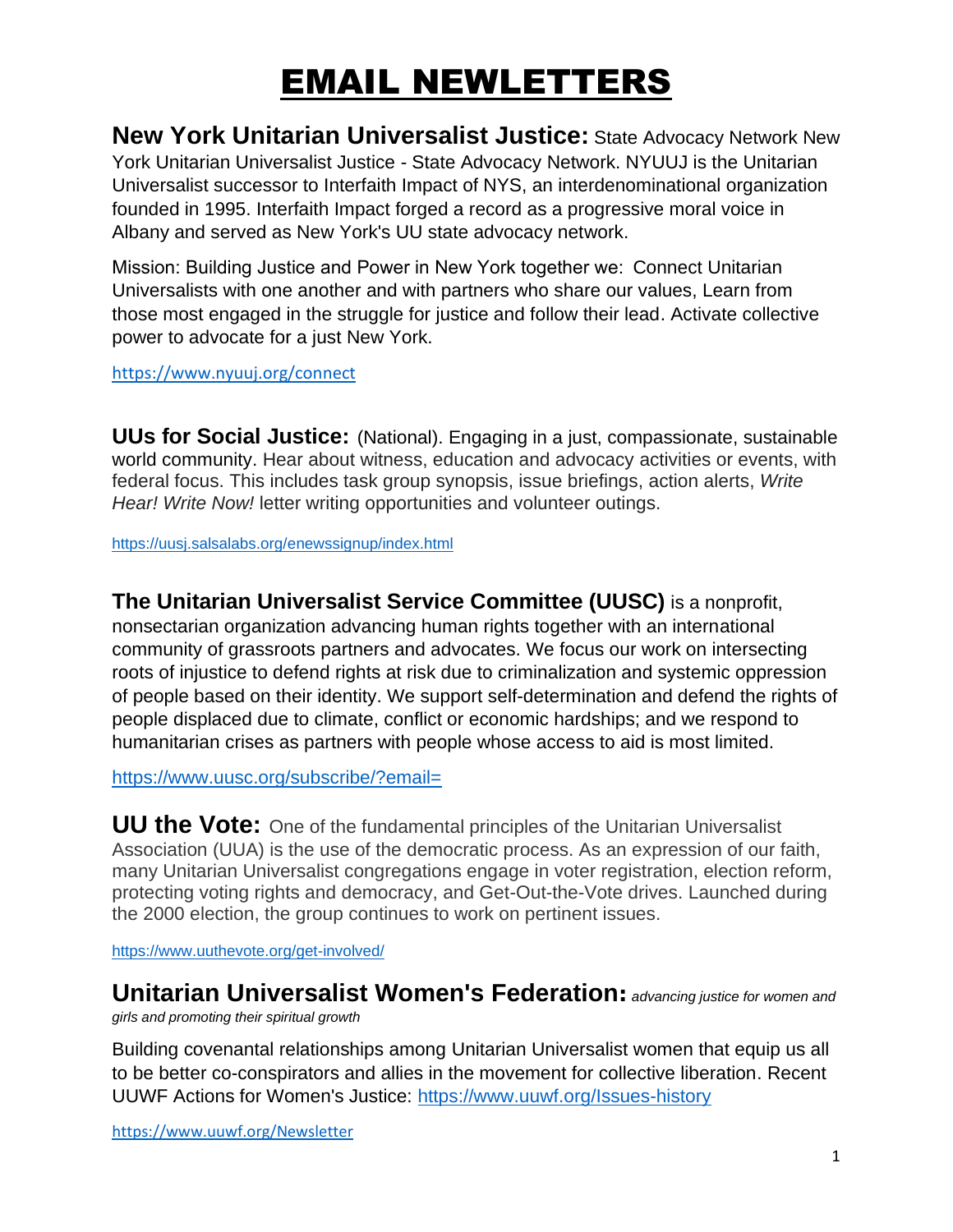**The UUA Office at the United Nations** promotes the goal of world community with peace, liberty, and justice for all, as reflected in the UN Charter.

The UUA Office at the United Nations is a non-governmental organization in association with the United Nations Department of Global Communications and in consultative status with the United Nations Economic and Social Council. The UUA Office at the UN represents the UUA and the Canadian Unitarian Council at the United Nations, where we promote the goal of world community with peace, liberty, and justice for all, as reflected in the United Nations Charter. Through targeted education, advocacy, and outreach, we engage Unitarian Universalists in support of international cooperation and the work of the UN[.](https://uua874.activehosted.com/f/1172)

<https://uua874.activehosted.com/f/1172>

**Black Lives of UU:** an online spiritual community of Black Unitarian Universalists. We are committed to expanding the power and capacity of Black UUs within our faith; providing info to Black UUs; and justice-making and liberation through our faith.

<https://lp.constantcontactpages.com/su/RNyuzW5>

**[Braver/Wiser:](https://www.uua.org/braverwiser)** Life is full of hard edges and complicated choices. Braver/Wiser gives you weekly message of courage and compassion for life as it is. Every Wednesday we deliver an original written reflection and brief prayer, grounded in Unitarian Universalism to support you as you serve our principals.

#### <https://www.uua.org/braverwiser/subscribe>

**Unitarian [Universalist](https://www.facebook.com/uuministryforearth/?__cft__%5b0%5d=AZWgxRPesHYrO0eSqvEwnhRs761fl3cu7AOiCmPjU9brXwb0uL7c3-x_lEfq8rxdO1_R0SrmSpoNfH_6WqXfhj4CDkVgnoiliMZg8mgehYSvK_6R2Po6i3Oy9alC8doB4cRphAWTXmm682mXN6ElI6QE&__tn__=-UC%2CP-R) Ministry for Earth:** Connecting and inspiring an active community of UUs for environmental justice, spiritual renewal, and shared reverence for our Earth home. UU Ministry for Earth is your go-to source for actions, tools, stories, and connection to the global environmental justice movement. Explore the major issue areas UUMFE focuses on, using a racial and economic justice-informed framework of environmental justice.

<https://uuministry4earth.app.neoncrm.com/np/clients/uuministry4earth/survey.jsp?surveyId=6&>

**Unitarian Universalists for a Just Economic Community**: UUJEC is a vibrant progressive organization committed to economic justice for all. Our philosophy is rooted in the UU liberal religious tradition - to create a world of justice, equity, and compassion. Our work contributes to a broader movement for social change, in collaboration with the UUA, UU Service Committee and grassroots organizations. We seek to inspire and help UUs to study our society's economic and social systems and advocate for justice issues like The Green New Deal and Single Payer healthcare.

<https://uujec.us16.list-manage.com/subscribe?u=839f1f67c87859a86c5f5a755&id=a4d4b01a05>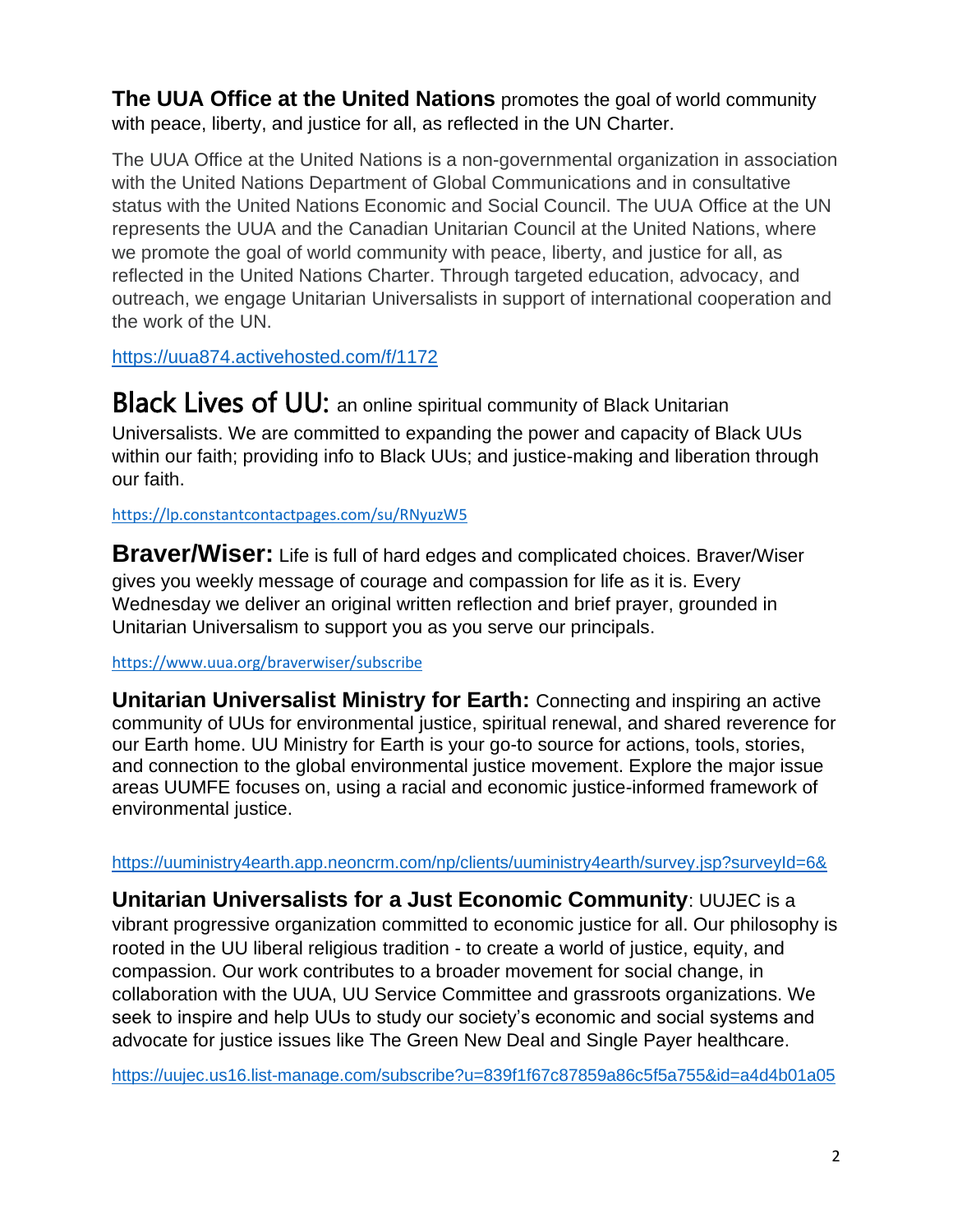# FACEBOOK PAGES

(also check these pages for Instagram and Twitter links)

**New York Unitarian Universalist Justice:** State Advocacy Network New York Unitarian Universalist Justice - State Advocacy Network

#### <https://www.facebook.com/NYUUJustice>

**Unitarian Universalists for Social Justice:** Hear about witness, education and advocacy activities or events, with federal focus. This includes task group synopsis, issue briefings, action alerts, *Write Hear! Write Now!* letter writing opportunities and volunteer outings.

#### <https://www.facebook.com/uusjdc>

**UUSC: Unitarian Universalist Service Committee:** UUSC is a human rights organization powered by grassroots collaboration. In more than a dozen countries throughout the world, UUSC fosters social justice and works toward a world free from oppression. UUSC's innovative approaches and measurable impact are grounded in the moral belief that all people have inherent power, dignity, and rights. In partnership with dedicated UUSC members, tireless activists, and inspiring grassroots organizations throughout the world, UUSC aims to ensure that those fundamental human rights are realities for everyone — no matter race, gender, or class.

<https://www.facebook.com/uusc4all>

### **Unitarian Universalist Association Office at the United Nations:**

Promotes the goal of world community with peace, liberty and justice for all, as reflected in the UN Charter. Through targeted education, advocacy, and outreach, we engage UUs in support of international cooperation and the work of the UN.

<https://www.facebook.com/UUOfficeUN>

**Black Lives of UU:** Black Lives of UU is an online spiritual community of Black Unitarian Universalists. We are committed to expanding the power and capacity of Black UUs within our faith; providing info to Black UUs; and justice-making and liberation through our faith

#### <https://www.facebook.com/BlackLivesUU/>

**UU the Vote:** UU the Vote is a closed (private) Facebook group. It's meant to be a digital "community of practice" for people engaging in faithful organizing to find each other and support in that work. This group is created explicitly for the following purposes, to share and amplify positive and useful news, information, strategies, and best practices about civic engagement, justice issues, faith, and u/u's to better inform each of our justice ministries and electoral engagement strategies.

<https://www.facebook.com/groups/UUTHEVOTE>